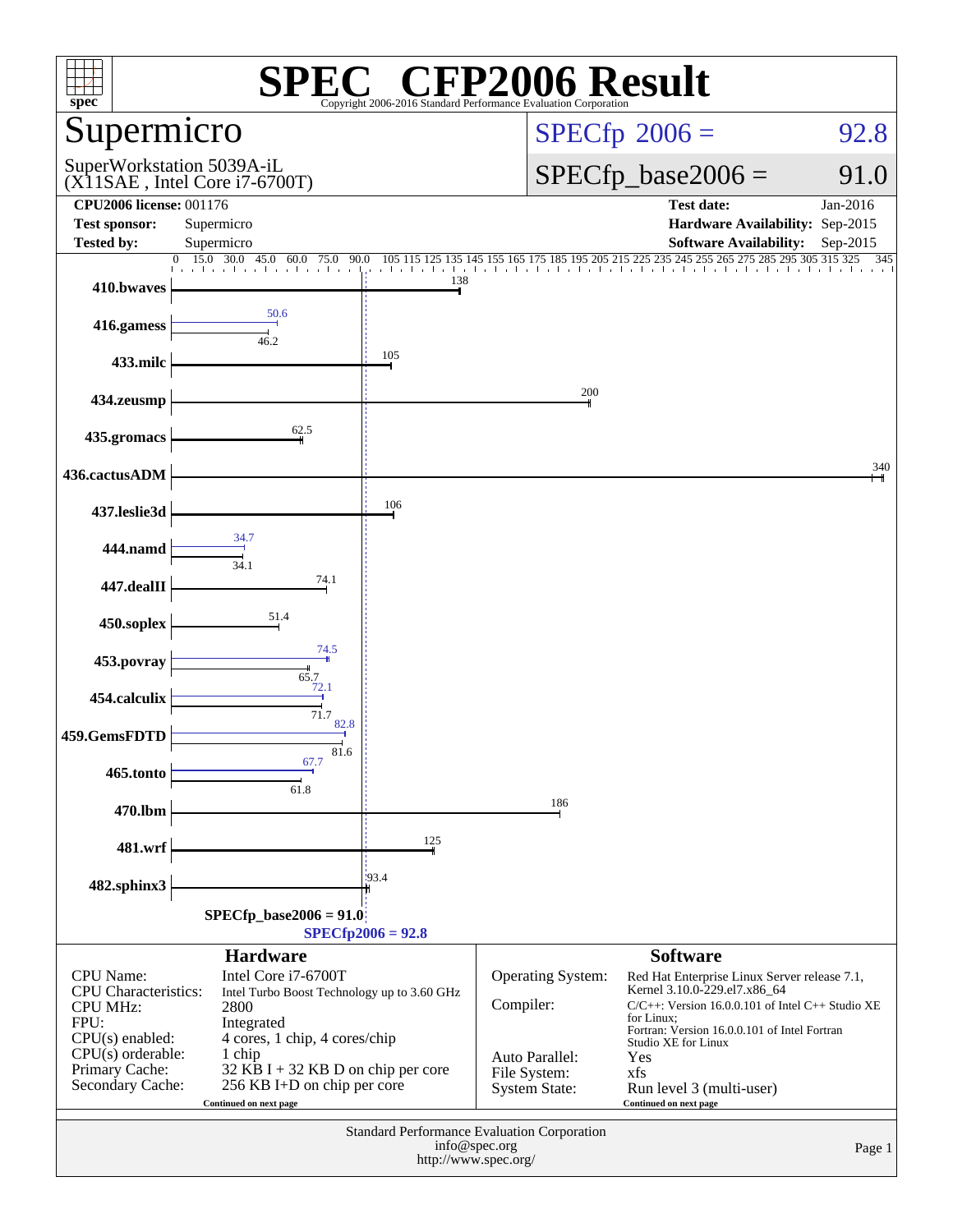

## Supermicro

#### $SPECTp2006 = 92.8$

#### (X11SAE , Intel Core i7-6700T) SuperWorkstation 5039A-iL

#### $SPECfp\_base2006 = 91.0$

| <b>CPU2006 license: 001176</b> |                                    |                       | <b>Test date:</b><br>$Jan-2016$             |
|--------------------------------|------------------------------------|-----------------------|---------------------------------------------|
| <b>Test sponsor:</b>           | Supermicro                         |                       | Hardware Availability: Sep-2015             |
| <b>Tested by:</b>              | Supermicro                         |                       | <b>Software Availability:</b><br>$Sep-2015$ |
| L3 Cache:                      | 8 MB I+D on chip per chip          | <b>Base Pointers:</b> | $64$ -bit                                   |
| Other Cache:                   | None                               | Peak Pointers:        | $32/64$ -bit                                |
| Memory:                        | 64 GB (4 x 16 GB 2Rx8 PC4-2133P-E) | Other Software:       | None                                        |
| Disk Subsystem:                | 1 x 1000 GB SATA III, 7200 RPM     |                       |                                             |
| Other Hardware:                | None                               |                       |                                             |

| <b>Results Table</b> |                                                                                                          |              |                |       |                |             |                |              |                |              |                |              |
|----------------------|----------------------------------------------------------------------------------------------------------|--------------|----------------|-------|----------------|-------------|----------------|--------------|----------------|--------------|----------------|--------------|
|                      | <b>Base</b>                                                                                              |              |                |       |                | <b>Peak</b> |                |              |                |              |                |              |
| <b>Benchmark</b>     | <b>Seconds</b>                                                                                           | <b>Ratio</b> | <b>Seconds</b> | Ratio | <b>Seconds</b> | Ratio       | <b>Seconds</b> | <b>Ratio</b> | <b>Seconds</b> | <b>Ratio</b> | <b>Seconds</b> | <b>Ratio</b> |
| 410.bwayes           | 98.6                                                                                                     | 138          | 98.9           | 137   | 98.3           | 138         | 98.6           | 138          | 98.9           | 137          | 98.3           | 138          |
| 416.gamess           | 424                                                                                                      | 46.2         | 424            | 46.2  | 424            | 46.2        | 387            | 50.5         | 387            | 50.6         | 387            | 50.6         |
| $433$ .milc          | 87.6                                                                                                     | 105          | 87.6           | 105   | 87.4           | 105         | 87.6           | 105          | 87.6           | 105          | 87.4           | 105          |
| 434.zeusmp           | 45.5                                                                                                     | 200          | 45.6           | 200   | 45.4           | 200         | 45.5           | 200          | 45.6           | 200          | 45.4           | 200          |
| 435.gromacs          | 114                                                                                                      | 62.5         | 116            | 61.6  | 114            | 62.5        | 114            | 62.5         | 116            | 61.6         | 114            | 62.5         |
| 436.cactusADM        | 35.1                                                                                                     | 341          | 35.2           | 340   | 35.7           | 335         | 35.1           | 341          | 35.2           | 340          | 35.7           | 335          |
| 437.leslie3d         | 88.7                                                                                                     | 106          | 88.6           | 106   | 88.7           | 106         | 88.7           | 106          | 88.6           | 106          | 88.7           | 106          |
| 444.namd             | 235                                                                                                      | 34.1         | 235            | 34.1  | 235            | 34.1        | 231            | 34.7         | 231            | 34.7         | 231            | 34.7         |
| 447.dealII           | 154                                                                                                      | 74.1         | 154            | 74.1  | 154            | 74.1        | 154            | 74.1         | 154            | 74.1         | 154            | 74.1         |
| $450$ .soplex        | 163                                                                                                      | 51.3         | 162            | 51.5  | 162            | 51.4        | 163            | 51.3         | 162            | 51.5         | 162            | 51.4         |
| 453.povray           | 81.9                                                                                                     | 65.0         | 80.9           | 65.7  | 80.9           | 65.7        | 70.7           | 75.2         | 71.4           | 74.5         | 71.7           | 74.2         |
| 454.calculix         | 115                                                                                                      | 71.7         | 115            | 71.8  | 115            | 71.7        | 114            | 72.3         | 114            | 72.1         | 114            | 72.1         |
| 459.GemsFDTD         | 130                                                                                                      | 81.6         | 130            | 81.5  | 130            | 81.6        | 128            | 82.9         | 128            | 82.8         | 128            | 82.8         |
| 465.tonto            | 159                                                                                                      | 61.8         | 159            | 61.7  | 159            | 61.8        | 145            | 67.7         | 145            | 67.7         | 146            | 67.6         |
| 470.1bm              | 74.0                                                                                                     | 186          | 74.0           | 186   | 74.0           | 186         | 74.0           | 186          | 74.0           | 186          | 74.0           | 186          |
| 481.wrf              | 89.1                                                                                                     | 125          | 89.5           | 125   | 89.5           | 125         | 89.1           | 125          | 89.5           | 125          | 89.5           | <u>125</u>   |
| $482$ .sphinx $3$    | 207                                                                                                      | 94.3         | 209            | 93.4  | 210            | 92.9        | 207            | 94.3         | 209            | 93.4         | 210            | 92.9         |
|                      | Results appear in the order in which they were run. Bold underlined text indicates a median measurement. |              |                |       |                |             |                |              |                |              |                |              |

#### **[Operating System Notes](http://www.spec.org/auto/cpu2006/Docs/result-fields.html#OperatingSystemNotes)**

Stack size set to unlimited using "ulimit -s unlimited"

#### **[Platform Notes](http://www.spec.org/auto/cpu2006/Docs/result-fields.html#PlatformNotes)**

 BIOS Settings: Hyper-threading = Disabled Sysinfo program /home/cpu2006/config/sysinfo.rev6914 \$Rev: 6914 \$ \$Date:: 2014-06-25 #\$ e3fbb8667b5a285932ceab81e28219e1 running on localhost.localdomain Tue Jan 12 06:23:59 2016

 This section contains SUT (System Under Test) info as seen by some common utilities. To remove or add to this section, see: <http://www.spec.org/cpu2006/Docs/config.html#sysinfo>

Continued on next page

Standard Performance Evaluation Corporation [info@spec.org](mailto:info@spec.org) <http://www.spec.org/>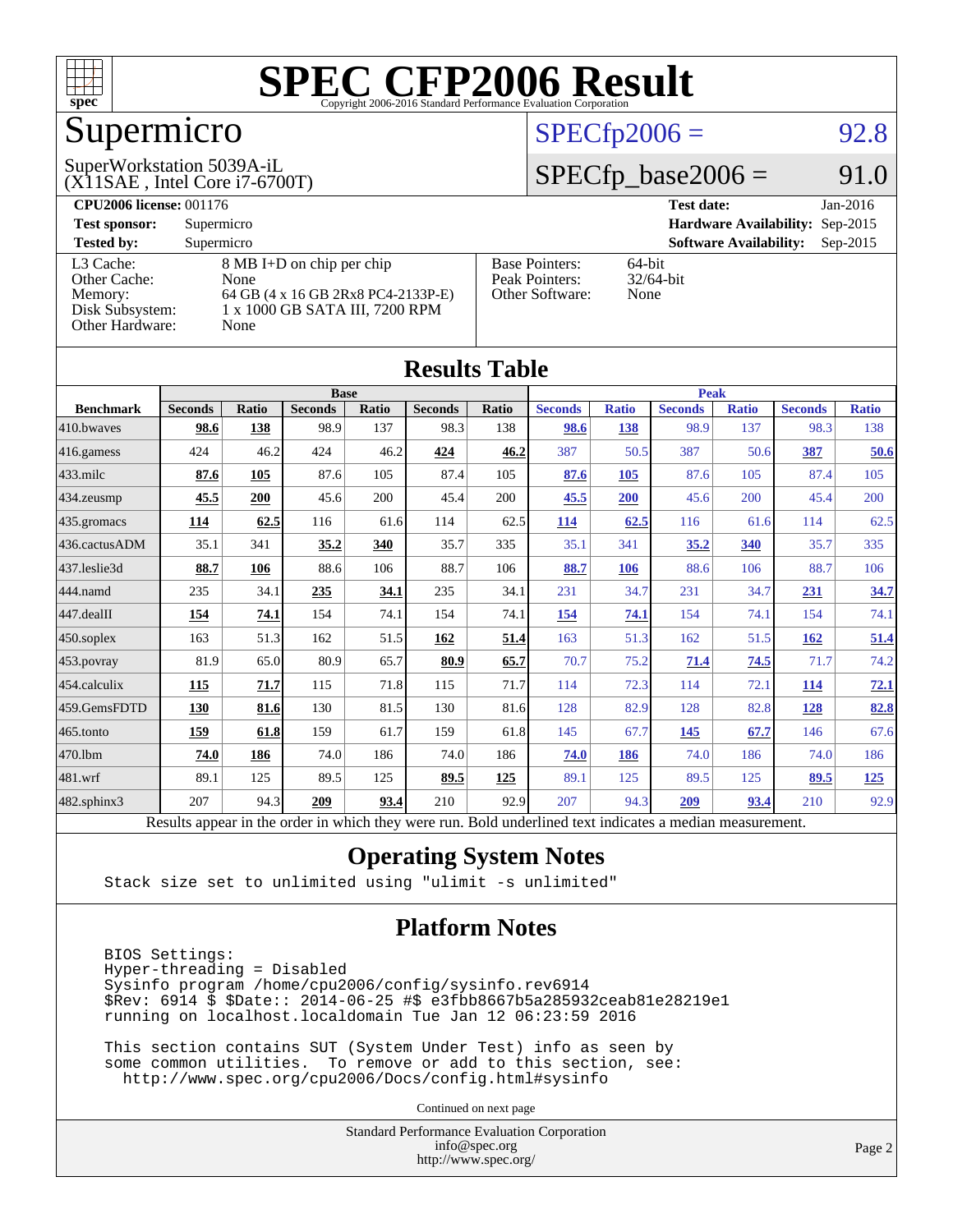

#### Supermicro

 $SPECTp2006 = 92.8$ 

(X11SAE , Intel Core i7-6700T) SuperWorkstation 5039A-iL

 $SPECTp\_base2006 = 91.0$ 

**[CPU2006 license:](http://www.spec.org/auto/cpu2006/Docs/result-fields.html#CPU2006license)** 001176 **[Test date:](http://www.spec.org/auto/cpu2006/Docs/result-fields.html#Testdate)** Jan-2016

**[Test sponsor:](http://www.spec.org/auto/cpu2006/Docs/result-fields.html#Testsponsor)** Supermicro **[Hardware Availability:](http://www.spec.org/auto/cpu2006/Docs/result-fields.html#HardwareAvailability)** Sep-2015 **[Tested by:](http://www.spec.org/auto/cpu2006/Docs/result-fields.html#Testedby)** Supermicro **Supermicro [Software Availability:](http://www.spec.org/auto/cpu2006/Docs/result-fields.html#SoftwareAvailability)** Sep-2015

#### **[Platform Notes \(Continued\)](http://www.spec.org/auto/cpu2006/Docs/result-fields.html#PlatformNotes)**

Standard Performance Evaluation Corporation From /proc/cpuinfo model name : Intel(R) Core(TM) i7-6700T CPU @ 2.80GHz 1 "physical id"s (chips) 4 "processors" cores, siblings (Caution: counting these is hw and system dependent. The following excerpts from /proc/cpuinfo might not be reliable. Use with caution.) cpu cores : 4 siblings : 4 physical 0: cores 0 1 2 3 cache size : 8192 KB From /proc/meminfo<br>MemTotal: 65581696 kB HugePages\_Total: 0<br>Hugepagesize: 2048 kB Hugepagesize: From /etc/\*release\* /etc/\*version\* os-release: NAME="Red Hat Enterprise Linux Server" VERSION="7.1 (Maipo)" ID="rhel" ID\_LIKE="fedora" VERSION\_ID="7.1" PRETTY NAME="Red Hat Enterprise Linux Server 7.1 (Maipo)" ANSI\_COLOR="0;31" CPE\_NAME="cpe:/o:redhat:enterprise\_linux:7.1:GA:server" redhat-release: Red Hat Enterprise Linux Server release 7.1 (Maipo) system-release: Red Hat Enterprise Linux Server release 7.1 (Maipo) system-release-cpe: cpe:/o:redhat:enterprise\_linux:7.1:ga:server uname -a: Linux localhost.localdomain 3.10.0-229.el7.x86\_64 #1 SMP Thu Jan 29 18:37:38 EST 2015 x86\_64 x86\_64 x86\_64 GNU/Linux run-level 3 Jan 12 01:52 SPEC is set to: /home/cpu2006<br>Filesystem Type Filesystem Type Size Used Avail Use% Mounted on /dev/mapper/rhel-home xfs 850G 5.1G 845G 1% /home Additional information from dmidecode: Warning: Use caution when you interpret this section. The 'dmidecode' program reads system data which is "intended to allow hardware to be accurately determined", but the intent may not be met, as there are frequent changes to hardware, firmware, and the "DMTF SMBIOS" standard. BIOS American Megatrends Inc. 1.0a 12/01/2015 Memory: 4x Samsung M391A2K43BB1-CPB 16 GB 2 rank 2133 MHz (End of data from sysinfo program)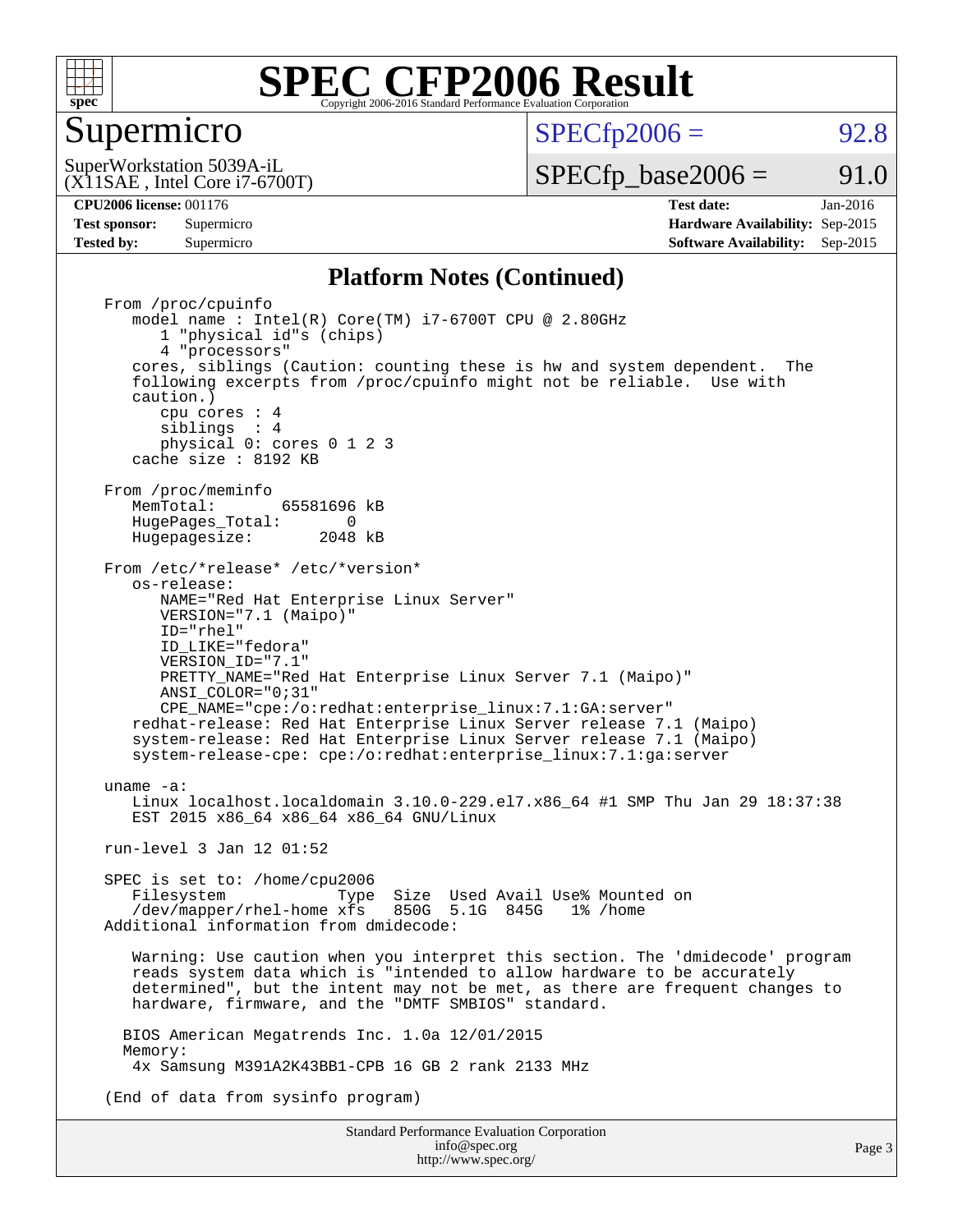

## Supermicro

 $SPECTp2006 = 92.8$ 

(X11SAE , Intel Core i7-6700T) SuperWorkstation 5039A-iL

 $SPECfp\_base2006 = 91.0$ 

#### **[CPU2006 license:](http://www.spec.org/auto/cpu2006/Docs/result-fields.html#CPU2006license)** 001176 **[Test date:](http://www.spec.org/auto/cpu2006/Docs/result-fields.html#Testdate)** Jan-2016

**[Test sponsor:](http://www.spec.org/auto/cpu2006/Docs/result-fields.html#Testsponsor)** Supermicro **[Hardware Availability:](http://www.spec.org/auto/cpu2006/Docs/result-fields.html#HardwareAvailability)** Sep-2015 **[Tested by:](http://www.spec.org/auto/cpu2006/Docs/result-fields.html#Testedby)** Supermicro **Supermicro [Software Availability:](http://www.spec.org/auto/cpu2006/Docs/result-fields.html#SoftwareAvailability)** Sep-2015

#### **[General Notes](http://www.spec.org/auto/cpu2006/Docs/result-fields.html#GeneralNotes)**

Environment variables set by runspec before the start of the run: KMP\_AFFINITY = "granularity=fine,compact,1,0" LD\_LIBRARY\_PATH = "/home/cpu2006/libs/32:/home/cpu2006/libs/64:/home/cpu2006/sh" OMP\_NUM\_THREADS = "4"

 Binaries compiled on a system with 1x Intel Core i5-4670K CPU + 32GB memory using RedHat EL 7.1 Transparent Huge Pages enabled with: echo always > /sys/kernel/mm/transparent\_hugepage/enabled

#### **[Base Compiler Invocation](http://www.spec.org/auto/cpu2006/Docs/result-fields.html#BaseCompilerInvocation)**

[C benchmarks](http://www.spec.org/auto/cpu2006/Docs/result-fields.html#Cbenchmarks):  $-m64$ 

[C++ benchmarks:](http://www.spec.org/auto/cpu2006/Docs/result-fields.html#CXXbenchmarks) [icpc -m64](http://www.spec.org/cpu2006/results/res2016q1/cpu2006-20160120-38751.flags.html#user_CXXbase_intel_icpc_64bit_bedb90c1146cab66620883ef4f41a67e)

[Fortran benchmarks](http://www.spec.org/auto/cpu2006/Docs/result-fields.html#Fortranbenchmarks): [ifort -m64](http://www.spec.org/cpu2006/results/res2016q1/cpu2006-20160120-38751.flags.html#user_FCbase_intel_ifort_64bit_ee9d0fb25645d0210d97eb0527dcc06e)

[Benchmarks using both Fortran and C](http://www.spec.org/auto/cpu2006/Docs/result-fields.html#BenchmarksusingbothFortranandC): [icc -m64](http://www.spec.org/cpu2006/results/res2016q1/cpu2006-20160120-38751.flags.html#user_CC_FCbase_intel_icc_64bit_0b7121f5ab7cfabee23d88897260401c) [ifort -m64](http://www.spec.org/cpu2006/results/res2016q1/cpu2006-20160120-38751.flags.html#user_CC_FCbase_intel_ifort_64bit_ee9d0fb25645d0210d97eb0527dcc06e)

### **[Base Portability Flags](http://www.spec.org/auto/cpu2006/Docs/result-fields.html#BasePortabilityFlags)**

| 410.bwaves: -DSPEC CPU LP64                 |                                                                |
|---------------------------------------------|----------------------------------------------------------------|
| 416.gamess: -DSPEC_CPU_LP64                 |                                                                |
| 433.milc: -DSPEC CPU LP64                   |                                                                |
| 434.zeusmp: -DSPEC_CPU_LP64                 |                                                                |
| 435.gromacs: -DSPEC_CPU_LP64 -nofor_main    |                                                                |
| 436.cactusADM: -DSPEC CPU LP64 -nofor main  |                                                                |
| 437.leslie3d: -DSPEC CPU LP64               |                                                                |
| 444.namd: -DSPEC CPU LP64                   |                                                                |
| 447.dealII: -DSPEC CPU LP64                 |                                                                |
| 450.soplex: -DSPEC_CPU_LP64                 |                                                                |
| 453.povray: -DSPEC_CPU_LP64                 |                                                                |
| 454.calculix: - DSPEC CPU LP64 - nofor main |                                                                |
| 459. GemsFDTD: - DSPEC CPU LP64             |                                                                |
| 465.tonto: - DSPEC CPU LP64                 |                                                                |
| 470.1bm: - DSPEC CPU LP64                   |                                                                |
|                                             | 481.wrf: -DSPEC_CPU_LP64 -DSPEC_CPU_CASE_FLAG -DSPEC_CPU_LINUX |
| 482.sphinx3: -DSPEC_CPU_LP64                |                                                                |
|                                             |                                                                |

| <b>Standard Performance Evaluation Corporation</b> |
|----------------------------------------------------|
| info@spec.org                                      |
| http://www.spec.org/                               |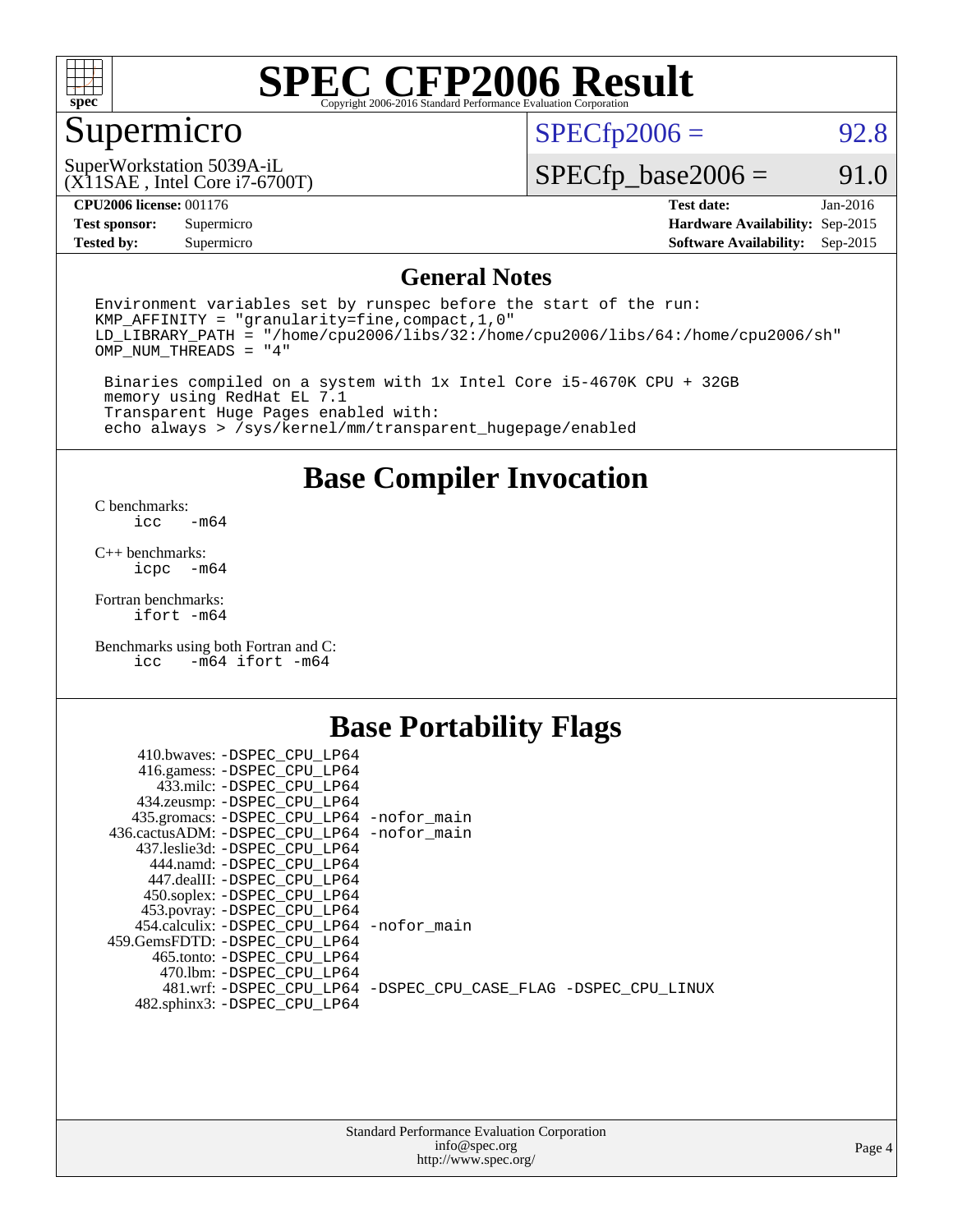

#### Supermicro

 $SPECTp2006 = 92.8$ 

(X11SAE , Intel Core i7-6700T) SuperWorkstation 5039A-iL

 $SPECTp\_base2006 = 91.0$ 

**[CPU2006 license:](http://www.spec.org/auto/cpu2006/Docs/result-fields.html#CPU2006license)** 001176 **[Test date:](http://www.spec.org/auto/cpu2006/Docs/result-fields.html#Testdate)** Jan-2016 **[Test sponsor:](http://www.spec.org/auto/cpu2006/Docs/result-fields.html#Testsponsor)** Supermicro **[Hardware Availability:](http://www.spec.org/auto/cpu2006/Docs/result-fields.html#HardwareAvailability)** Sep-2015 **[Tested by:](http://www.spec.org/auto/cpu2006/Docs/result-fields.html#Testedby)** Supermicro **Supermicro [Software Availability:](http://www.spec.org/auto/cpu2006/Docs/result-fields.html#SoftwareAvailability)** Sep-2015

### **[Base Optimization Flags](http://www.spec.org/auto/cpu2006/Docs/result-fields.html#BaseOptimizationFlags)**

[C benchmarks](http://www.spec.org/auto/cpu2006/Docs/result-fields.html#Cbenchmarks): [-xCORE-AVX2](http://www.spec.org/cpu2006/results/res2016q1/cpu2006-20160120-38751.flags.html#user_CCbase_f-xAVX2_5f5fc0cbe2c9f62c816d3e45806c70d7) [-ipo](http://www.spec.org/cpu2006/results/res2016q1/cpu2006-20160120-38751.flags.html#user_CCbase_f-ipo) [-O3](http://www.spec.org/cpu2006/results/res2016q1/cpu2006-20160120-38751.flags.html#user_CCbase_f-O3) [-no-prec-div](http://www.spec.org/cpu2006/results/res2016q1/cpu2006-20160120-38751.flags.html#user_CCbase_f-no-prec-div) [-parallel](http://www.spec.org/cpu2006/results/res2016q1/cpu2006-20160120-38751.flags.html#user_CCbase_f-parallel) [-opt-prefetch](http://www.spec.org/cpu2006/results/res2016q1/cpu2006-20160120-38751.flags.html#user_CCbase_f-opt-prefetch) [-ansi-alias](http://www.spec.org/cpu2006/results/res2016q1/cpu2006-20160120-38751.flags.html#user_CCbase_f-ansi-alias)

[C++ benchmarks:](http://www.spec.org/auto/cpu2006/Docs/result-fields.html#CXXbenchmarks) [-xCORE-AVX2](http://www.spec.org/cpu2006/results/res2016q1/cpu2006-20160120-38751.flags.html#user_CXXbase_f-xAVX2_5f5fc0cbe2c9f62c816d3e45806c70d7) [-ipo](http://www.spec.org/cpu2006/results/res2016q1/cpu2006-20160120-38751.flags.html#user_CXXbase_f-ipo) [-O3](http://www.spec.org/cpu2006/results/res2016q1/cpu2006-20160120-38751.flags.html#user_CXXbase_f-O3) [-no-prec-div](http://www.spec.org/cpu2006/results/res2016q1/cpu2006-20160120-38751.flags.html#user_CXXbase_f-no-prec-div) [-opt-prefetch](http://www.spec.org/cpu2006/results/res2016q1/cpu2006-20160120-38751.flags.html#user_CXXbase_f-opt-prefetch) [-ansi-alias](http://www.spec.org/cpu2006/results/res2016q1/cpu2006-20160120-38751.flags.html#user_CXXbase_f-ansi-alias)

[Fortran benchmarks](http://www.spec.org/auto/cpu2006/Docs/result-fields.html#Fortranbenchmarks): [-xCORE-AVX2](http://www.spec.org/cpu2006/results/res2016q1/cpu2006-20160120-38751.flags.html#user_FCbase_f-xAVX2_5f5fc0cbe2c9f62c816d3e45806c70d7) [-ipo](http://www.spec.org/cpu2006/results/res2016q1/cpu2006-20160120-38751.flags.html#user_FCbase_f-ipo) [-O3](http://www.spec.org/cpu2006/results/res2016q1/cpu2006-20160120-38751.flags.html#user_FCbase_f-O3) [-no-prec-div](http://www.spec.org/cpu2006/results/res2016q1/cpu2006-20160120-38751.flags.html#user_FCbase_f-no-prec-div) [-parallel](http://www.spec.org/cpu2006/results/res2016q1/cpu2006-20160120-38751.flags.html#user_FCbase_f-parallel) [-opt-prefetch](http://www.spec.org/cpu2006/results/res2016q1/cpu2006-20160120-38751.flags.html#user_FCbase_f-opt-prefetch)

[Benchmarks using both Fortran and C](http://www.spec.org/auto/cpu2006/Docs/result-fields.html#BenchmarksusingbothFortranandC): [-xCORE-AVX2](http://www.spec.org/cpu2006/results/res2016q1/cpu2006-20160120-38751.flags.html#user_CC_FCbase_f-xAVX2_5f5fc0cbe2c9f62c816d3e45806c70d7) [-ipo](http://www.spec.org/cpu2006/results/res2016q1/cpu2006-20160120-38751.flags.html#user_CC_FCbase_f-ipo) [-O3](http://www.spec.org/cpu2006/results/res2016q1/cpu2006-20160120-38751.flags.html#user_CC_FCbase_f-O3) [-no-prec-div](http://www.spec.org/cpu2006/results/res2016q1/cpu2006-20160120-38751.flags.html#user_CC_FCbase_f-no-prec-div) [-parallel](http://www.spec.org/cpu2006/results/res2016q1/cpu2006-20160120-38751.flags.html#user_CC_FCbase_f-parallel) [-opt-prefetch](http://www.spec.org/cpu2006/results/res2016q1/cpu2006-20160120-38751.flags.html#user_CC_FCbase_f-opt-prefetch)

[-ansi-alias](http://www.spec.org/cpu2006/results/res2016q1/cpu2006-20160120-38751.flags.html#user_CC_FCbase_f-ansi-alias)

### **[Peak Compiler Invocation](http://www.spec.org/auto/cpu2006/Docs/result-fields.html#PeakCompilerInvocation)**

[C benchmarks](http://www.spec.org/auto/cpu2006/Docs/result-fields.html#Cbenchmarks):  $\text{icc}$   $-\text{m64}$ 

[C++ benchmarks:](http://www.spec.org/auto/cpu2006/Docs/result-fields.html#CXXbenchmarks) [icpc -m64](http://www.spec.org/cpu2006/results/res2016q1/cpu2006-20160120-38751.flags.html#user_CXXpeak_intel_icpc_64bit_bedb90c1146cab66620883ef4f41a67e)

[Fortran benchmarks](http://www.spec.org/auto/cpu2006/Docs/result-fields.html#Fortranbenchmarks): [ifort -m64](http://www.spec.org/cpu2006/results/res2016q1/cpu2006-20160120-38751.flags.html#user_FCpeak_intel_ifort_64bit_ee9d0fb25645d0210d97eb0527dcc06e)

[Benchmarks using both Fortran and C](http://www.spec.org/auto/cpu2006/Docs/result-fields.html#BenchmarksusingbothFortranandC): [icc -m64](http://www.spec.org/cpu2006/results/res2016q1/cpu2006-20160120-38751.flags.html#user_CC_FCpeak_intel_icc_64bit_0b7121f5ab7cfabee23d88897260401c) [ifort -m64](http://www.spec.org/cpu2006/results/res2016q1/cpu2006-20160120-38751.flags.html#user_CC_FCpeak_intel_ifort_64bit_ee9d0fb25645d0210d97eb0527dcc06e)

### **[Peak Portability Flags](http://www.spec.org/auto/cpu2006/Docs/result-fields.html#PeakPortabilityFlags)**

Same as Base Portability Flags

## **[Peak Optimization Flags](http://www.spec.org/auto/cpu2006/Docs/result-fields.html#PeakOptimizationFlags)**

[C benchmarks](http://www.spec.org/auto/cpu2006/Docs/result-fields.html#Cbenchmarks):

433.milc: basepeak = yes

 $470.$ lbm: basepeak = yes

482.sphinx3: basepeak = yes

[C++ benchmarks:](http://www.spec.org/auto/cpu2006/Docs/result-fields.html#CXXbenchmarks)

Continued on next page

Standard Performance Evaluation Corporation [info@spec.org](mailto:info@spec.org) <http://www.spec.org/>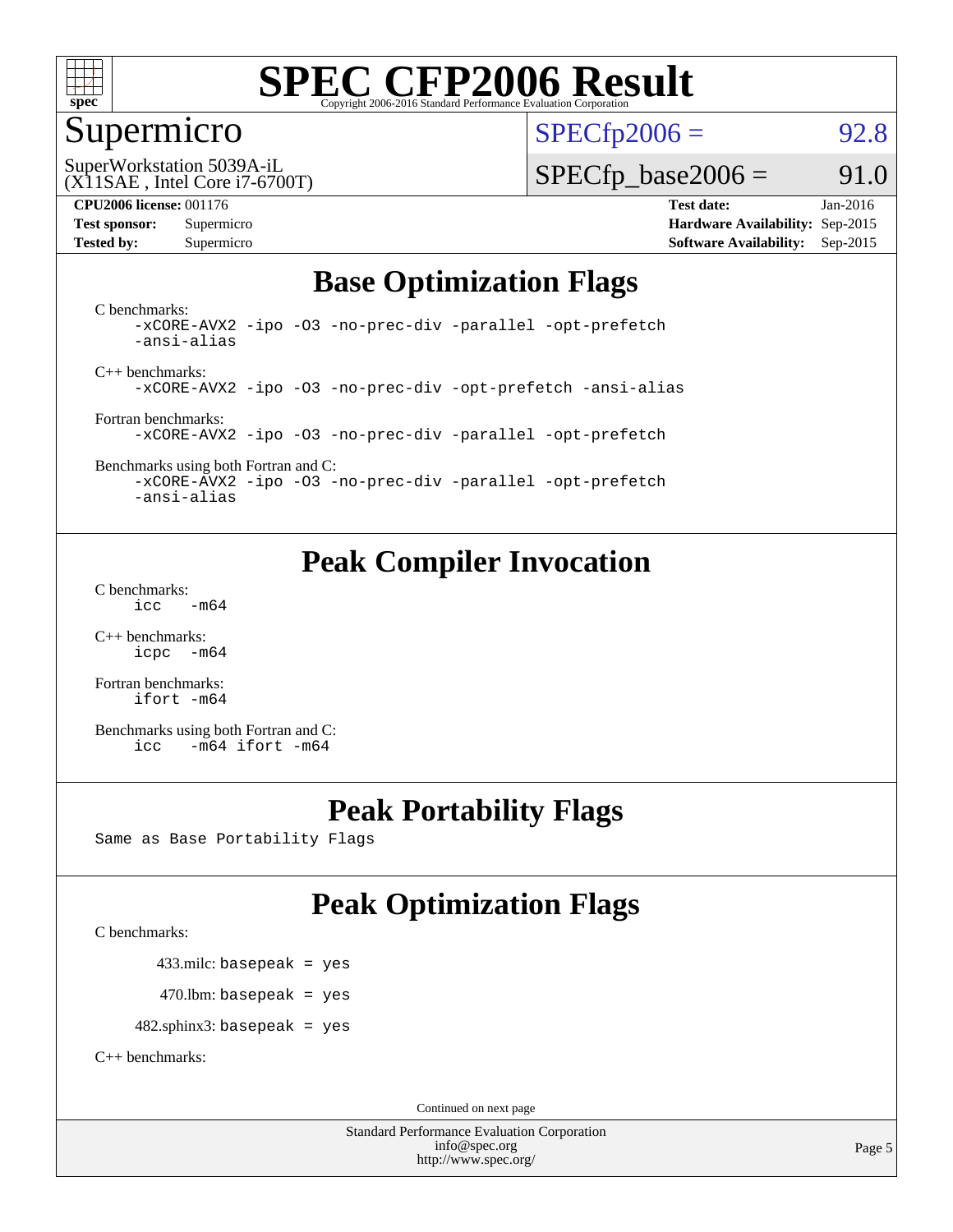

## Supermicro

 $SPECTp2006 = 92.8$ 

(X11SAE , Intel Core i7-6700T) SuperWorkstation 5039A-iL

 $SPECTp\_base2006 = 91.0$ 

**[CPU2006 license:](http://www.spec.org/auto/cpu2006/Docs/result-fields.html#CPU2006license)** 001176 **[Test date:](http://www.spec.org/auto/cpu2006/Docs/result-fields.html#Testdate)** Jan-2016 **[Test sponsor:](http://www.spec.org/auto/cpu2006/Docs/result-fields.html#Testsponsor)** Supermicro **[Hardware Availability:](http://www.spec.org/auto/cpu2006/Docs/result-fields.html#HardwareAvailability)** Sep-2015 **[Tested by:](http://www.spec.org/auto/cpu2006/Docs/result-fields.html#Testedby)** Supermicro **Supermicro [Software Availability:](http://www.spec.org/auto/cpu2006/Docs/result-fields.html#SoftwareAvailability)** Sep-2015

## **[Peak Optimization Flags \(Continued\)](http://www.spec.org/auto/cpu2006/Docs/result-fields.html#PeakOptimizationFlags)**

```
 444.namd: -xCORE-AVX2(pass 2) -prof-gen:threadsafe(pass 1)
               -ipo(pass 2) -03(pass 2) -no-prec-div(pass 2)
               -par-num-threads=1(pass 1) -prof-use(pass 2) -fno-alias
               -auto-ilp32
      447.dealII: basepeak = yes
      450.soplex: basepeak = yes
      453.povray: -xCORE-AVX2(pass 2) -prof-gen:threadsafe(pass 1)
               -no-prec-div(pass 2)-par-num-threads=1(pass 1) -prof-use(pass 2) -unroll4
               -ansi-alias
Fortran benchmarks: 
     410.bwaves: basepeak = yes 416.gamess: -xCORE-AVX2(pass 2) -prof-gen:threadsafe(pass 1)
               -ipo(pass 2) -03(pass 2) -no-prec-div(pass 2)-par-num-threads=1(pass 1) -prof-use(pass 2) -unroll2
               -inline-level=0 -scalar-rep-
      434.zeusmp: basepeak = yes
     437.leslie3d: basepeak = yes
  459.GemsFDTD: -xCORE-AVX2(pass 2) -prof-gen:threadsafe(pass 1)
               -i\text{po}(pass 2) -\tilde{O}3(pass 2)-no-prec-div(pass 2)
               -par-num-threads=1(pass 1) -prof-use(pass 2) -unroll2
               -inline-level=0 -opt-prefetch -parallel
        465.tonto: -xCORE-AVX2(pass 2) -prof-gen:threadsafe(pass 1)
               -no-prec-div(pass 2)-par-num-threads=1(pass 1) -prof-use(pass 2) -inline-calloc
               -opt-malloc-options=3 -auto -unroll4
Benchmarks using both Fortran and C: 
     435.gromacs: basepeak = yes
 436.cactusADM:basepeak = yes 454.calculix: -xCORE-AVX2 -ipo -O3 -no-prec-div -auto-ilp32 -ansi-alias
        481.wrf: basepeak = yes
```